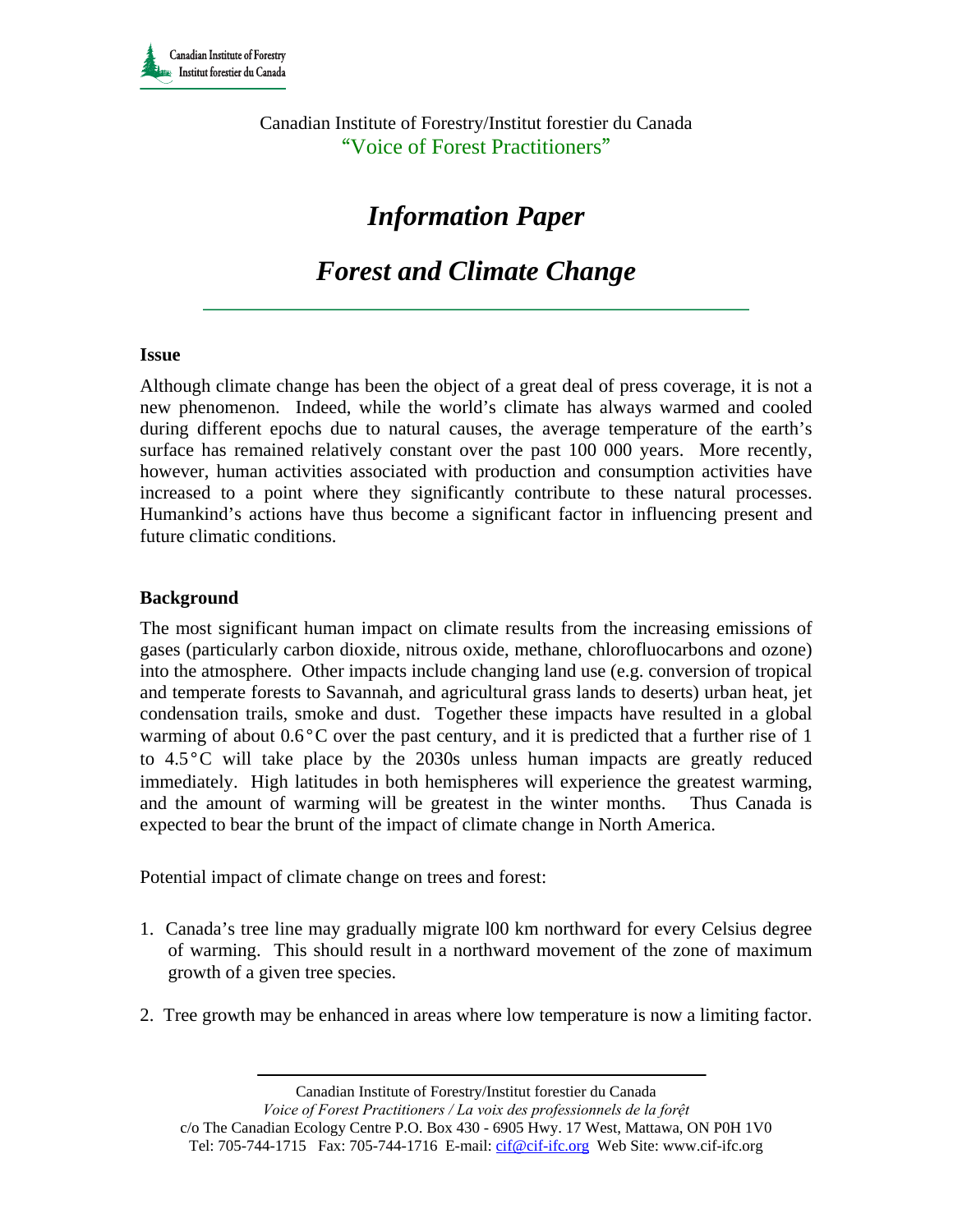

- 3. It is likely that new species, varieties and forms may evolve as a result of climatic change, species migration and exposure to new habitats.
- 4. Some currently forested areas in Canada, particularly the southern limits of some forest types, may no longer be suitable for the growth of particular indigenous tree species. Maintaining forest cover in these areas may require the introduction of tree species and varieties currently restricted to the United States.
- 5. The anticipated increase in temperature, and an associated decrease in summer precipitation or modification of the precipitation regime in parts of Canada is likely to increase wildfire activity and intensity.
- 6. The warming may affect the activity, abundance and distribution of many insects and diseases. A warmer climate will likely expand the distribution of some forest pests to higher latitudes and altitudes.
- 7. Reduced snow cover and warmer winters may require adjustments in forest harvesting operations, especially when heavy machinery and equipment are used.
- 8. Changes in the growth and composition of forests and associated ground vegetation will likely influence wildlife population.
- 9. In the long term Canada's network of ecological reserves and parks may have to be reevaluated because of changing ecosystems.

## **CIF/IFC Position**

The CIF/IFC recommends that:

- 1) the scientific community utilize appropriate climatic change models to provide estimates of the potential impact of global warming on forest dynamics such as growth and biodiversity;
- 2) the scientific community assesses the adaptability of Canada's forest ecosystems to climate change, particularly with regard to sustainability; and,
- 3) the forest sector takes measures to mitigate the effect of climate change, particularly by addressing the carbon budget of the Canadian Forest Sector through application appropriate silvicultural and management activities;
- 4) the scientific community work with the forest sector to develop appropriate sustainable forest management strategies to help ameliorate the predicted problems arising from climate change.

Canadian Institute of Forestry/Institut forestier du Canada

*Voice of Forest Practitioners / La voix des professionnels de la forệt*  c/o The Canadian Ecology Centre P.O. Box 430 - 6905 Hwy. 17 West, Mattawa, ON P0H 1V0 Tel: 705-744-1715 Fax: 705-744-1716 E-mail: cif@cif-ifc.org Web Site: www.cif-ifc.org